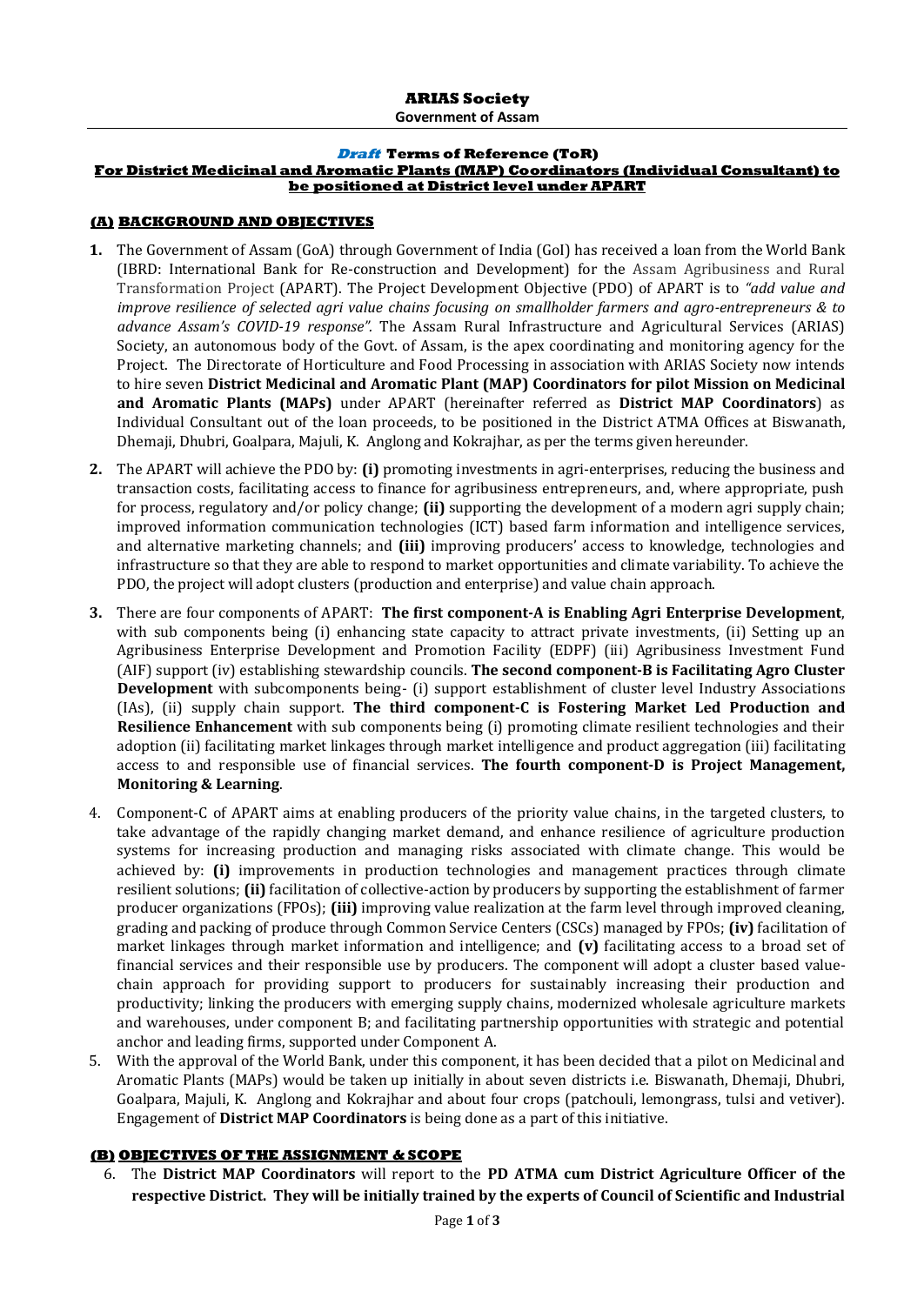### **Research (CSIR)- Central Institute of Medicinal and Aromatic Plants (CIMAP) Lucknow as Master Trainers.** In particular the responsibilities of the **District MAP Coordinators** include the following:

- a) To support the District Agricultural Technology Management Agencies (ATMAs) in selection of beneficiary farmers preferably from Farmer Producer Companies (FPCs)/ groups for the medicinal and aromatic plants program under APART.
- b) To support the district ATMAs in sourcing of quality planting material through contacts with supplier agencies/ institutes/ organizations, specifications of planting material, preparation of Request For Quotation (RFQ) documents, testing of planting material etc
- c) To train the farmers in the Districts on cultivation aspects, agronomical practices of medicinal and aromatic plants and developing master trainers through ToTs for further training of farmers.
- d) Be instrumental in advising on plant protection practices to be followed by farmers to manage the pest, disease attack, physiological disorder etc in the crop fields
- e) To advise on the post harvest management, value addition and processing aspects of medicinal and aromatic plants. To ensure that the processing facilities are set up as per requirements and timelines.
- f) To help the farmers/ groups in market linkages of medicinal and aromatic plant products and supporting them in getting a remunerative price
- g) To take up field visits to cultivation sites, with the approval of Reporting Officer
- h) To represent APART in various forums as authorized by the Reporting Officer.
- i) To document success stories, case studies, innovative models etc in medicinal and aromatic plants emerging from APART interventions
- j) Any other related tasks as assigned by the Reporting Officer
- k) **Travel Requirements:** The **District MAP Coordinators** shall be required to undertake field-visits and tours to project sites, Project HQ at Guwahati, OPIU Horticulture etc with the approval of the reporting officer.

# **(C) MINIMIM ESSENTIAL QUALIFICATIONS, EXPERIENCE, SKILLSET, AND AGE ETC.**

- a. **Educational Qualifications & Work Experience:** The **District MAP Coordinator** should hold a Bachelors in Agriculture with at least five years of professional experience in agriculture sector **or** a Masters in Agriculture with at least three years of professional experience in agricultural sector.
- 6. **Computer Skills & Language:** The **District MAP Coordinator** must have proficiency in the use of Internet based applications, Graphics, MS Word, MS Excel and MS Power Point and other related applications.
- 7. **Language**: Fluency in English & Hindi. Knowledge of local language would be an added advantage.
- 8. **Age**: Age of the candidate should not be more than **35 years as on 1st July, 2022**.

### **(D)DURATION OF CONTRACT, NOTICE PERIOD ETC.**

- 9. The tenure of **District MAP Coordinator** is intended for the entire duration of APART and co-terminus with the project period of APART. However, continuity of the **District MAP Coordinator** beyond eleven months from the date of signing the agreement will depend upon his/her performance. The decision of the SPD, ARIAS Society shall be final and binding in this regard. The contract management shall be done as per the project rules.
- 10. The contract with **District MAP Coordinator** may be terminated by either side at any point of time during the contractual period by serving a 30 days' notice without assigning any reason and without thereby incurring any liability to the Govt. of Assam/ PCU/ ARIAS Society. The assignment is purely contractual in nature and shall not, under any circumstance, be extended beyond the APART's closing date. The Govt. of Assam/ PCU/ ARIAS Society shall not undertake any responsibility for subsequent deployment of the incumbent.
- 11. The **District MAP Coordinator** shall not assign or sub-contract, *in whole or in part,* his/her obligations to perform under this ToR, except with the reporting officer's prior written consent. The **District MAP Coordinator** will have to serve the assigned office on full time basis under overall command of District Agriculture Officer (DAO) cum PD-ATMA of the assigned district. However, during the assignment period **District MAP Coordinator** may be transferred to any other office of the Project either at HQ (Guwahati) or in the Districts or may have to perform the activities related to two or more districts.

### **(E) REMUNERATION, PAYMENT TERMS AND LEAVE ETC.**

12. Depending on the qualifications, experience, competencies, recent remuneration, etc. of the candidate, the consolidated annual remuneration for the **District MAP Coordinator** will be in the range between **Rs. 4.20**